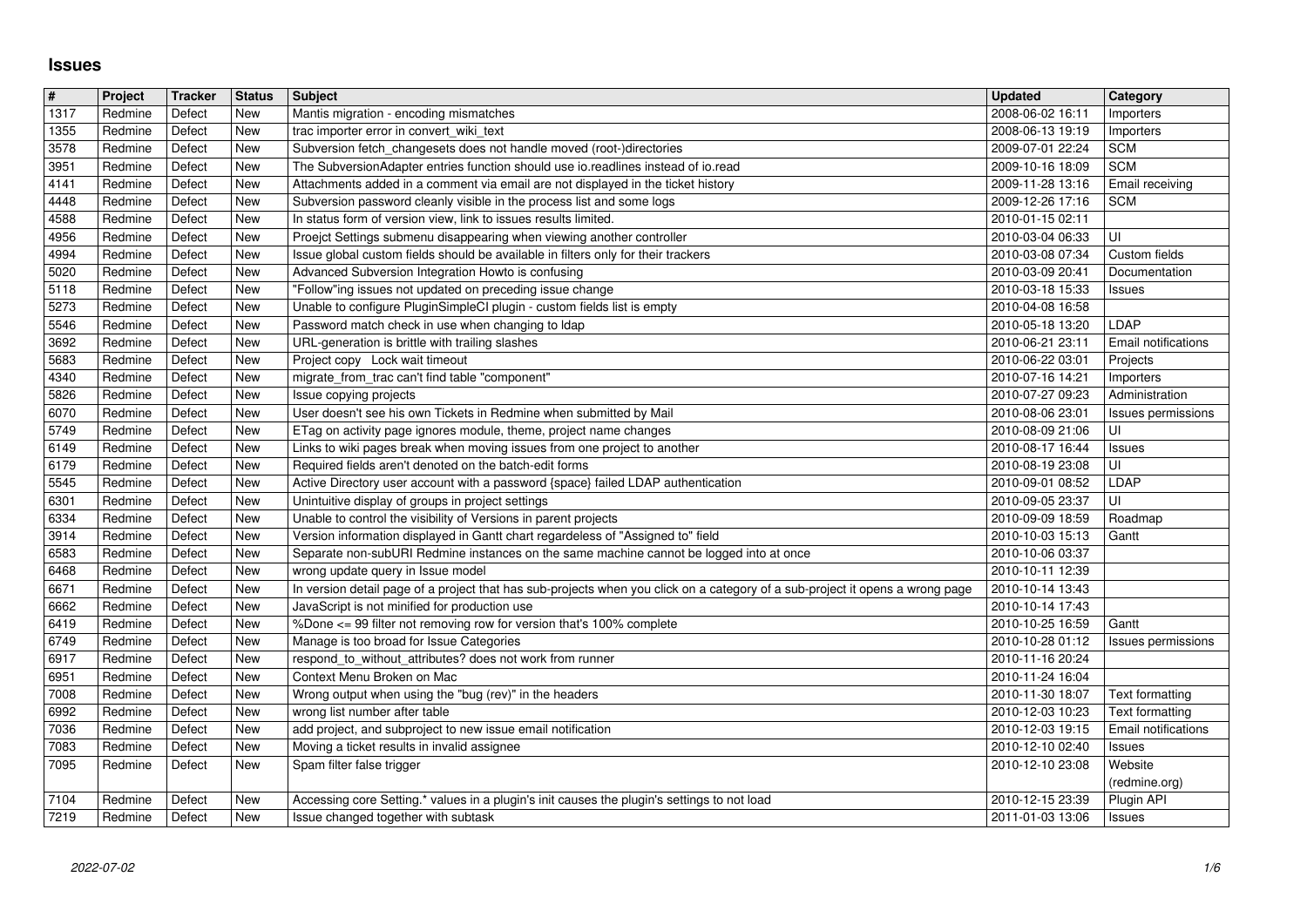| $\sqrt{t}$   | Project            | Tracker          | <b>Status</b>            | Subject                                                                                                                                                          | <b>Updated</b>                       | Category                      |
|--------------|--------------------|------------------|--------------------------|------------------------------------------------------------------------------------------------------------------------------------------------------------------|--------------------------------------|-------------------------------|
| 7151<br>7300 | Redmine<br>Redmine | Defect<br>Defect | New<br>New               | Custom Queries are not working when copied between projects<br>Subversion integration with blank password                                                        | 2011-01-07 05:35<br>2011-01-11 23:32 | <b>SCM</b>                    |
| 6088         | Redmine            | Defect           | New                      | eMail in uncommon formats considered invalid                                                                                                                     | 2011-01-15 09:48                     | Accounts /                    |
|              |                    |                  |                          |                                                                                                                                                                  |                                      | authentication                |
| 6433<br>7524 | Redmine<br>Redmine | Defect<br>Defect | New<br>New               | IMAP receiving does not create a new user<br>Root repository directory not displayed with Bazaar on Ubuntu 10.04                                                 | 2011-01-25 16:13<br>2011-02-02 21:56 | Email receiving<br><b>SCM</b> |
| 7533         | Redmine            | Defect           | New                      | Inline image alt-text fails due to wiki syntax                                                                                                                   | 2011-02-03 17:58                     | <b>Text formatting</b>        |
| 7648<br>7645 | Redmine<br>Redmine | Defect<br>Defect | New<br><b>New</b>        | Git: Repository Statistics Incorrect<br>Issue summary should filter Assignee & Author lists                                                                      | 2011-02-18 08:25<br>2011-02-18 08:48 | <b>SCM</b><br>UI              |
| 5398         | Redmine            | Defect           | <b>New</b>               | Can not reschedule the start date of following issues at once                                                                                                    | 2011-02-18 13:35                     | Issues planning               |
| 7661<br>4657 | Redmine<br>Redmine | Defect<br>Defect | <b>New</b><br>New        | xml attributes names should be consistent throughout ALL REST API<br>Wrong timestamp for import of entries of the last ChangeSet.                                | 2011-02-22 19:59<br>2011-03-03 09:14 | <b>REST API</b><br><b>SCM</b> |
| 7782         | Redmine            | Defect           | New                      | category link/query not handling multiple projects for version targets spanning more than one project                                                            | 2011-03-05 12:41                     | Projects                      |
| 7834         | Redmine            | Defect           | <b>New</b>               | API Issue XML cannot represent empty arrays                                                                                                                      | 2011-03-11 11:15                     | <b>REST API</b>               |
| 7845<br>7549 | Redmine<br>Redmine | Defect<br>Defect | New<br>New               | Pre environment and brackets breaks automatic issue linking<br>right-click menu doesn't work with large number of issues.                                        | 2011-03-12 19:32<br>2011-03-14 12:06 | Text formatting<br>Issues     |
| 5016         | Redmine            | Defect           | <b>New</b>               | link_to_if_authorized does not display an authorized linke if passing a named url                                                                                | 2011-03-16 20:14                     | UI                            |
| 3943<br>4766 | Redmine<br>Redmine | Defect<br>Defect | <b>New</b><br><b>New</b> | Subversion: Directory revision list contains faulty revisions<br>Bad PDF files and SQL queries generated under certain locales                                   | 2011-03-23 05:32<br>2011-03-23 06:48 | <b>SCM</b><br>PDF export      |
| 7780         | Redmine            | Defect           | <b>New</b>               | wiki updates do not send email notification                                                                                                                      | 2011-03-23 07:41                     | Email notifications           |
| 2536         | Redmine            | Defect           | New                      | A few incorrect behaviours of bold (upon header and new-line)                                                                                                    | 2011-03-23 07:56                     | Text formatting               |
| 7668<br>7143 | Redmine<br>Redmine | Defect<br>Defect | New<br><b>New</b>        | LDAP authentication & translation missing<br>problem to filter custom field which contains Chinese characters                                                    | 2011-03-23 08:55<br>2011-03-23 09:37 | Translations<br>Custom fields |
| 2703         | Redmine            | Defect           | New                      | Link to Changesets is shown to User without credential                                                                                                           | 2011-03-23 11:28                     | Permissions and               |
| 2220         | Redmine            | Defect           | New                      | New Custom Fields not propagated to old issues                                                                                                                   | 2011-03-23 11:34                     | roles<br>Custom fields        |
| 6460         | Redmine            | Defect           | <b>New</b>               | E-mail notification should be sent for subtasks updates                                                                                                          | 2011-03-23 11:55                     | Email notifications           |
| 5139         | Redmine            | Defect           | <b>New</b>               | Default issue display cannot be changed by setting display options                                                                                               | 2011-03-23 21:11                     | <b>Issues</b>                 |
| 5942<br>2498 | Redmine<br>Redmine | Defect<br>Defect | <b>New</b><br><b>New</b> | Groups with a few thousand users gives issues in a few UIs and slow-downs on a few screens<br>Projects don't sort regarding locale                               | 2011-03-24 03:07<br>2011-03-24 05:55 | Groups<br>118n                |
| 3977         | Redmine            | Defect           | New                      | Redmine.pm Random Issue on Large Checkout/Commit                                                                                                                 | 2011-03-24 06:18                     | SCM extra                     |
| 5071         | Redmine            | Defect           | <b>New</b>               | Redmine.pm, setting RedmineCacheCredsMax option causes Apache 2.2.14 to exit on startup                                                                          | 2011-03-24 08:00                     | SCM extra                     |
| 7026<br>5983 | Redmine<br>Redmine | Defect<br>Defect | New<br>New               | Switching from Internal authentication to LDAP still checks password field<br>Redmine.pm possible wrong HTTP responce                                            | 2011-03-24 08:42<br>2011-03-24 09:00 | LDAP<br>SCM extra             |
| 5650         | Redmine            | Defect           | New                      | migrate_from_trac.rake                                                                                                                                           | 2011-03-24 09:03                     | Importers                     |
| 3993<br>7973 | Redmine<br>Redmine | Defect<br>Defect | <b>New</b><br>New        | Wrong connection settings broke migration from trac<br>UI issue: edit options invisible and users simply do not see the "Sign in" link                           | 2011-03-24 10:46<br>2011-03-25 19:45 | Importers<br>UI               |
| 7918         | Redmine            | Defect           | New                      | Non-ASCII characters are disabled in e-mail's body fields                                                                                                        | 2011-04-05 14:16                     | Email receiving               |
| 8056         | Redmine            | Defect           | New                      | Some fields should be shown LTR even in RTL locales                                                                                                              | 2011-04-07 09:43                     | UI                            |
| 7768<br>5334 | Redmine<br>Redmine | Defect<br>Defect | <b>New</b><br>New        | improve consistency of terms / language<br>MailHandler not processing incoming emails - Unprocessable Entity                                                     | 2011-04-09 14:55<br>2011-04-14 16:39 | Issues<br>Email receiving     |
| 5560         | Redmine            | Defect           | New                      | Changing System Time Zone Causes Issue Updates to Change Order<br>Mail handler not receiving email with message " Message NOT processed and left on the server " | 2011-04-18 08:09                     | Rails support                 |
|              |                    |                  |                          |                                                                                                                                                                  |                                      |                               |
|              |                    |                  |                          |                                                                                                                                                                  |                                      |                               |
|              |                    |                  |                          |                                                                                                                                                                  |                                      |                               |
|              |                    |                  |                          |                                                                                                                                                                  |                                      |                               |
|              |                    |                  |                          |                                                                                                                                                                  |                                      |                               |
|              |                    |                  |                          |                                                                                                                                                                  |                                      |                               |
|              |                    |                  |                          |                                                                                                                                                                  |                                      |                               |
|              |                    |                  |                          |                                                                                                                                                                  |                                      |                               |
|              |                    |                  |                          |                                                                                                                                                                  |                                      |                               |
|              |                    |                  |                          |                                                                                                                                                                  |                                      |                               |
|              |                    |                  |                          |                                                                                                                                                                  |                                      |                               |
|              |                    |                  |                          |                                                                                                                                                                  |                                      |                               |
|              |                    |                  |                          |                                                                                                                                                                  |                                      |                               |
|              |                    |                  |                          |                                                                                                                                                                  |                                      |                               |
|              |                    |                  |                          |                                                                                                                                                                  |                                      |                               |
|              |                    |                  |                          |                                                                                                                                                                  |                                      |                               |
|              |                    |                  |                          |                                                                                                                                                                  |                                      |                               |
|              |                    |                  |                          |                                                                                                                                                                  |                                      |                               |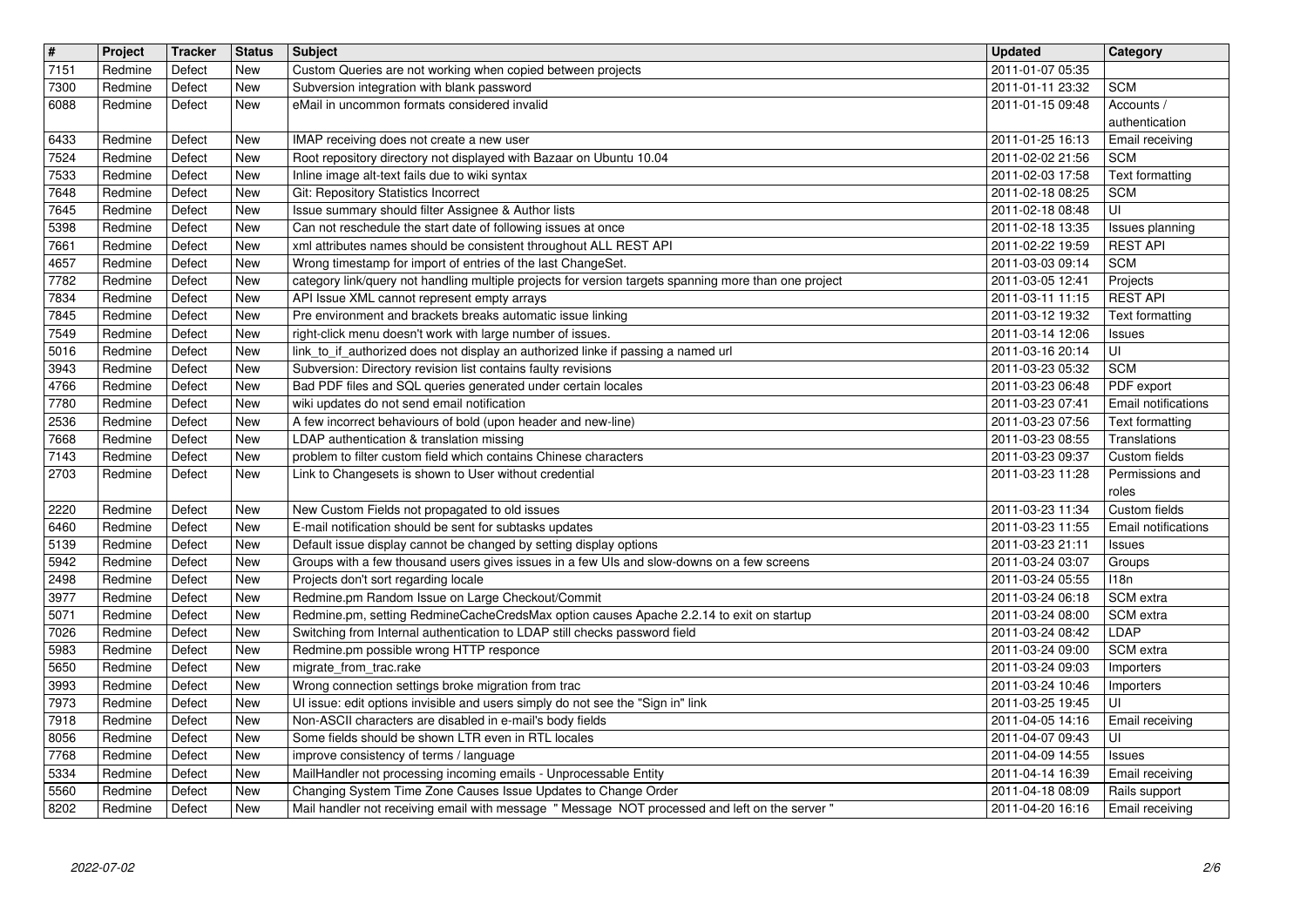| $\sqrt{\frac{4}{15}}$ | Project            | Tracker          | <b>Status</b>            | Subject                                                                                                                                          | <b>Updated</b>                       | <b>Category</b>                      |
|-----------------------|--------------------|------------------|--------------------------|--------------------------------------------------------------------------------------------------------------------------------------------------|--------------------------------------|--------------------------------------|
| 8288                  | Redmine            | Defect           | New                      | Queue filter in Issues does not have option "all" as other filters do                                                                            | 2011-05-04 11:27                     | Issues                               |
| 8249<br>6577          | Redmine<br>Redmine | Defect<br>Defect | <b>New</b><br><b>New</b> | Email notification settings not followed<br>Does not filter issuses with Russian subjects                                                        | 2011-05-10 15:48<br>2011-05-12 11:14 | Email notifications<br><b>Issues</b> |
| 8370                  | Redmine            | Defect           | <b>New</b>               | side by side revsion split is not at mid point of screen in Internet Explorer                                                                    | 2011-05-16 17:55                     | SCM extra                            |
| 8394                  | Redmine            | Defect           | New                      | Handling of html tags in search                                                                                                                  | 2011-05-18 15:51                     | Search engine                        |
| 8030                  | Redmine            | Defect           | <b>New</b>               | Bazaar integration doesn't notice new commits to repository                                                                                      | 2011-05-18 18:27                     | <b>SCM</b>                           |
| 8407                  | Redmine            | Defect           | <b>New</b>               | All words keeps on getting checked                                                                                                               | 2011-05-27 19:02                     | Search engine                        |
| 8242<br>6878          | Redmine<br>Redmine | Defect<br>Defect | <b>New</b><br><b>New</b> | Clicking 'download' on repos file on timed out session fails weirdly.<br>Copy Project: Using Browser Navigation Corrupts Projects                | 2011-05-30 02:39<br>2011-06-06 09:21 | <b>SCM</b><br>Projects               |
| 8555                  | Redmine            | Defect           | <b>New</b>               | Group results by and sort for more than one field don't work                                                                                     | 2011-06-08 08:45                     | Custom fields                        |
| 8585                  | Redmine            | Defect           | <b>New</b>               | Redmine.pm need for different repos with different users always user credentials                                                                 | 2011-06-10 12:42                     | SCM extra                            |
| 8589                  | Redmine            | Defect           | New                      | REST API does not accept Basic HTTP auth when running through Apache mod_proxy                                                                   | 2011-06-11 13:32                     | <b>REST API</b>                      |
| 8539<br>8620          | Redmine<br>Redmine | Defect<br>Defect | New<br>New               | accessing issue raises error "undefined method `closed?' for nil:NilClass"<br>The time tacking can't calculate the parent timing in Roadmap page | 2011-06-14 12:52<br>2011-06-15 19:17 | Issues<br>Time tracking              |
| 8623                  | Redmine            | Defect           | New                      | Wiki Formatting Issue                                                                                                                            | 2011-06-16 19:12                     | Text formatting                      |
| 8644                  | Redmine            | Defect           | New                      | Updates to issues are not cached                                                                                                                 | 2011-06-18 12:47                     | <b>Issues</b>                        |
| 8657                  | Redmine            | Defect           | New                      | CSV export fails when issue has too much text                                                                                                    | 2011-06-21 14:24                     |                                      |
| 8664                  | Redmine            | Defect           | <b>New</b>               | Internal Server Error when accessing specific mercurial repository files on PostgreSQL                                                           | 2011-06-22 18:45<br>2011-06-23 22:48 | <b>SCM</b>                           |
| 8674<br>4825          | Redmine<br>Redmine | Defect<br>Defect | <b>New</b><br>New        | Migration from trac loses lines containing {{{ or }}}<br>Several related bugs relating to registration, sign in and account preferences.         | 2011-06-27 15:41                     | Importers<br>Accounts /              |
|                       |                    |                  |                          |                                                                                                                                                  |                                      | authentication                       |
| 8730                  | Redmine            | Defect           | <b>New</b>               | cvs: error_scm_not_found                                                                                                                         | 2011-07-04 08:27                     | <b>SCM</b>                           |
| 8656                  | Redmine            | Defect           | New                      | Private issues visible in the roadmap                                                                                                            | 2011-07-04 08:27                     | Issues permissions                   |
| 6713<br>5745          | Redmine<br>Redmine | Defect<br>Defect | <b>New</b><br>New        | Git: Not able to Resetting Redmine project respository<br>Auto-set status when assigning issues via bulk-update                                  | 2011-07-10 17:22<br>2011-07-13 19:09 | <b>SCM</b><br>Issues workflow        |
| 8824                  | Redmine            | Defect           | New                      | table name prefix and suffix are not used in some vendor plugins                                                                                 | 2011-07-15 13:10                     | Accounts /                           |
|                       |                    |                  |                          |                                                                                                                                                  |                                      | authentication                       |
| 8837                  | Redmine            | Defect           | <b>New</b>               | RSS feed reports anonymus and the correct (named) user is in the changeset                                                                       | 2011-07-18 17:43                     |                                      |
| 8850                  | Redmine            | Defect           | <b>New</b>               | Change PDF column width                                                                                                                          | 2011-07-19 16:20                     | PDF export                           |
| 8866<br>8870          | Redmine<br>Redmine | Defect<br>Defect | New<br>New               | BugTraq references in commit message breaks revision references<br>Table in wiki is too long                                                     | 2011-07-20 20:10<br>2011-07-21 14:02 | Wiki<br>l UI                         |
| 8940                  | Redmine            | Defect           | New                      | git shell out hangs if commit message is too long                                                                                                | 2011-07-28 19:33                     | <b>SCM</b>                           |
| 8104                  | Redmine            | Defect           | New                      | Sending email: end of file reached                                                                                                               | 2011-08-03 08:21                     | <b>Email notifications</b>           |
| 8360                  | Redmine            | Defect           | <b>New</b>               | Task Relation "Follows" doesn't work as expected when there are gaps                                                                             | 2011-08-04 03:21                     | Issues planning                      |
| 8913<br>8992          | Redmine<br>Redmine | Defect<br>Defect | <b>New</b><br><b>New</b> | Bug after deleting a project<br>Unable to access object in WikiMacros in forum topic message                                                     | 2011-08-04 22:31<br>2011-08-05 14:39 | Administration<br>Forums             |
| 6925                  | Redmine            | Defect           | New                      | Idap authentication can fail when multiple entries are returned                                                                                  | 2011-08-06 03:49                     | <b>LDAP</b>                          |
| 7658                  | Redmine            | Defect           | New                      | OpenLDAP authentication: Invalid user or password                                                                                                | 2011-08-06 03:50                     | LDAP                                 |
| $\boxed{9035}$        | Redmine            | Defect           | New                      | reposman: Great svn problems with Upgrade from redmine 1.0.5 to 1.2.1                                                                            | 2011-08-11 00:07                     | SCM extra                            |
| 3727                  | Redmine            | Defect           | New                      | Redmine.pm doesn't work when merging                                                                                                             | 2011-08-16 11:01                     | SCM extra                            |
| 9077<br>9091          | Redmine<br>Redmine | Defect<br>Defect | New<br>New               | Mailhandler does not "gracefully" fail in regards to custom fields<br>CSS bug: fixed .header height cuts long breadcrumbs making them unusable   | 2011-08-17 19:54<br>2011-08-19 14:22 | Email receiving<br>Wiki              |
| 9098                  | Redmine            | Defect           | New                      | Updating issue via RESTful WS don't update activities page                                                                                       | 2011-08-22 17:36                     | <b>REST API</b>                      |
|                       |                    |                  |                          |                                                                                                                                                  |                                      |                                      |
|                       |                    |                  |                          |                                                                                                                                                  |                                      |                                      |
|                       |                    |                  |                          |                                                                                                                                                  |                                      |                                      |
|                       |                    |                  |                          |                                                                                                                                                  |                                      |                                      |
|                       |                    |                  |                          |                                                                                                                                                  |                                      |                                      |
|                       |                    |                  |                          |                                                                                                                                                  |                                      |                                      |
|                       |                    |                  |                          |                                                                                                                                                  |                                      |                                      |
|                       |                    |                  |                          |                                                                                                                                                  |                                      |                                      |
|                       |                    |                  |                          |                                                                                                                                                  |                                      |                                      |
|                       |                    |                  |                          |                                                                                                                                                  |                                      |                                      |
|                       |                    |                  |                          |                                                                                                                                                  |                                      |                                      |
|                       |                    |                  |                          |                                                                                                                                                  |                                      |                                      |
|                       |                    |                  |                          |                                                                                                                                                  |                                      |                                      |
|                       |                    |                  |                          |                                                                                                                                                  |                                      |                                      |
|                       |                    |                  |                          |                                                                                                                                                  |                                      |                                      |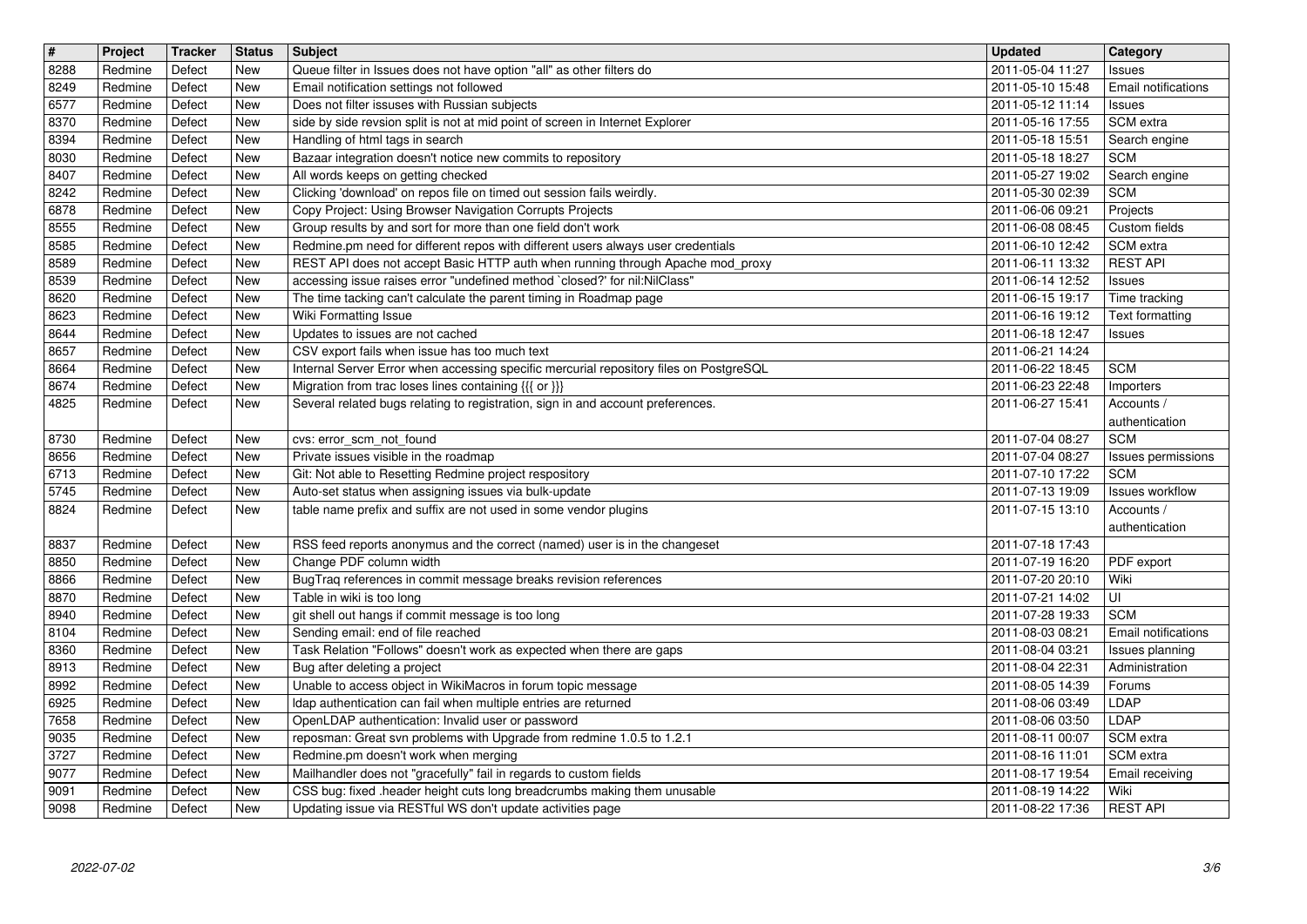| $\overline{\mathbf{H}}$ | Project            | <b>Tracker</b>   | <b>Status</b>     | Subject                                                                                                                                                                     | <b>Updated</b>                       | <b>Category</b>                    |
|-------------------------|--------------------|------------------|-------------------|-----------------------------------------------------------------------------------------------------------------------------------------------------------------------------|--------------------------------------|------------------------------------|
| 8225<br>9117            | Redmine<br>Redmine | Defect<br>Defect | New<br><b>New</b> | Revisions that reference issues are duplicated if their repository is listed for a project and its subprojects<br>Changesets link to issues even without the keyword prefix | 2011-08-24 09:14<br>2011-08-25 09:30 | <b>SCM</b><br><b>SCM</b>           |
| 5357                    | Redmine            | Defect           | New               | Git: SCM revisions ordered by date/time (should be reverse commit order)                                                                                                    | 2011-08-26 04:23                     | <b>SCM</b>                         |
| 9138                    | Redmine            | Defect           | New               | db:encrypt used "can't convert nil into String" "undefined method `destroy' for {}:Hash"                                                                                    | 2011-08-29 10:39                     |                                    |
| 8746                    | Redmine            | Defect           | New               | RCOV configuration for redmine plugin and not showing rcov coverage of redmine_plugin patch files                                                                           | 2011-08-31 08:26                     | Code<br>cleanup/refactoring        |
| 5053                    | Redmine            | Defect           | New               | Project deletion thinks 2 projects are related                                                                                                                              | 2011-08-31 09:00                     | Projects                           |
| 9170                    | Redmine            | Defect           | New               | Issue List alignment                                                                                                                                                        | 2011-09-01 22:49                     | UI                                 |
| 9172                    | Redmine            | Defect           | New               | New issue page should frown upon test issue submissions                                                                                                                     | 2011-09-02 09:11                     | Website                            |
| 8889                    | Redmine            | Defect           | <b>New</b>        | Activity page not refreshed correctly on updates which are not events                                                                                                       | 2011-09-09 11:39                     | (redmine.org)<br>Issues            |
| 8551                    | Redmine            | Defect           | New               | Bulk edit leads to 404                                                                                                                                                      | 2011-09-09 13:25                     | Issues                             |
| 9227                    | Redmine            | Defect           | New               | User with right "Issues created by or assigned to the user" can't see issues assigned them                                                                                  | 2011-09-11 19:10                     | Permissions and                    |
| 7984                    | Redmine            | Defect           | New               | Confusing revisions links on repository root                                                                                                                                | 2011-09-16 02:42                     | roles<br><b>SCM</b>                |
| 4538                    | Redmine            | Defect           | New               | .htaccess redirect rules not working when multiple CGI/FastCGI modules enabled                                                                                              | 2011-09-17 13:06                     | Permissions and                    |
|                         |                    |                  |                   |                                                                                                                                                                             |                                      | roles                              |
| 9018<br>9377            | Redmine<br>Redmine | Defect<br>Defect | New<br>New        | Problem configuring subversion SCM<br><br>> is not inserted before macro in Wiki                                                                                            | 2011-09-21 10:49<br>2011-10-06 19:01 | <b>SCM</b><br>Text formatting      |
| 9272                    | Redmine            | Defect           | New               | Edit some wiki pages possible.                                                                                                                                              | 2011-10-07 02:46                     | Website                            |
|                         |                    |                  |                   |                                                                                                                                                                             |                                      | (redmine.org)                      |
| 4725                    | Redmine            | Defect           | New               | Error displaying Project's Settings when repository configured<br>Issue update validation                                                                                   | 2011-10-12 14:33                     | <b>SCM</b>                         |
| 9436<br>7237            | Redmine<br>Redmine | Defect<br>Defect | New<br><b>New</b> | On copying issue to a subproject, Assign to list contains users which are not members of the subproject                                                                     | 2011-10-18 14:18<br>2011-10-20 14:31 | Issues workflow<br>Issues          |
| 9466                    | Redmine            | Defect           | New               | Watchers list appers very slow on issue page after upgrade from 1.0.1 to 1.2.1                                                                                              | 2011-10-24 19:33                     | Issues                             |
| 9425                    | Redmine            | Defect           | New               | Attachment links fail when the file names contain the syntax pattern "_-_"                                                                                                  | 2011-11-11 19:18                     | Attachments                        |
| 9560<br>9587            | Redmine<br>Redmine | Defect<br>Defect | New<br>New        | "Short" commit messages show textile formatting<br>The 'Affected Version' popup menu should be reversed.                                                                    | 2011-11-13 16:04<br>2011-11-16 19:25 | <b>SCM</b><br>UI                   |
| 8710                    | Redmine            | Defect           | New               | Include macro does not work in issue description email                                                                                                                      | 2011-11-28 03:00                     | Email notifications                |
| 8849                    | Redmine            | Defect           | <b>New</b>        | Defaults aren't honored in release 1.2.1 (regression)                                                                                                                       | 2011-12-07 00:07                     | Custom fields                      |
| 9758                    | Redmine            | Defect           | New               | French punctuation translation                                                                                                                                              | 2011-12-08 21:37                     | Translations                       |
| 9769<br>9784            | Redmine<br>Redmine | Defect<br>Defect | New<br>New        | receive_imap rake task hangs if it couldn't connect to the IMAP server<br>strange behaviour if accessing rest api when not logged in                                        | 2011-12-11 16:51<br>2011-12-13 01:26 | Email receiving<br><b>REST API</b> |
| 9813                    | Redmine            | Defect           | New               | Redmine Takes Too Long On Large Subversion Repository                                                                                                                       | 2011-12-17 01:59                     | <b>SCM</b>                         |
| 9633                    | Redmine            | Defect           | New               | Some typos on the front page.                                                                                                                                               | 2011-12-23 13:17                     | Website                            |
|                         |                    |                  |                   |                                                                                                                                                                             |                                      | (redmine.org)                      |
| 9881<br>9888            | Redmine<br>Redmine | Defect<br>Defect | New<br><b>New</b> | View 1st diff: Rendering common/error (404)<br>Got login screen when trying to submit new issue, lost all my text!                                                          | 2011-12-27 13:44<br>2011-12-28 23:56 | <b>Issues</b>                      |
| 9879                    | Redmine            | Defect           | New               | Redmine 1.2.2, Mercurial, LDAP                                                                                                                                              | 2012-01-04 14:17                     | SCM extra                          |
| 1389                    | Redmine            | Defect           | New               | Support "x-*" language codes by removing length limit                                                                                                                       | 2012-01-04 17:44                     | 118n                               |
| 5362                    | Redmine            | Defect           | New               | Export Issue-List to Pdf with Custom Field does not wrap                                                                                                                    | 2012-01-13 20:00                     | PDF export                         |
| 10014<br>10028          | Redmine<br>Redmine | Defect<br>Defect | New<br>New        | Problem with issue updates through feeds<br>non break spaces breaks inline code                                                                                             | 2012-01-17 15:12<br>2012-01-18 16:55 | Text formatting                    |
|                         |                    |                  |                   |                                                                                                                                                                             |                                      |                                    |
|                         |                    |                  |                   |                                                                                                                                                                             |                                      |                                    |
|                         |                    |                  |                   |                                                                                                                                                                             |                                      |                                    |
|                         |                    |                  |                   |                                                                                                                                                                             |                                      |                                    |
|                         |                    |                  |                   |                                                                                                                                                                             |                                      |                                    |
|                         |                    |                  |                   |                                                                                                                                                                             |                                      |                                    |
|                         |                    |                  |                   |                                                                                                                                                                             |                                      |                                    |
|                         |                    |                  |                   |                                                                                                                                                                             |                                      |                                    |
|                         |                    |                  |                   |                                                                                                                                                                             |                                      |                                    |
|                         |                    |                  |                   |                                                                                                                                                                             |                                      |                                    |
|                         |                    |                  |                   |                                                                                                                                                                             |                                      |                                    |
|                         |                    |                  |                   |                                                                                                                                                                             |                                      |                                    |
|                         |                    |                  |                   |                                                                                                                                                                             |                                      |                                    |
|                         |                    |                  |                   |                                                                                                                                                                             |                                      |                                    |
|                         |                    |                  |                   |                                                                                                                                                                             |                                      |                                    |
|                         |                    |                  |                   |                                                                                                                                                                             |                                      |                                    |
|                         |                    |                  |                   |                                                                                                                                                                             |                                      |                                    |
|                         |                    |                  |                   |                                                                                                                                                                             |                                      |                                    |
|                         |                    |                  |                   |                                                                                                                                                                             |                                      |                                    |
|                         |                    |                  |                   |                                                                                                                                                                             |                                      |                                    |
|                         |                    |                  |                   |                                                                                                                                                                             |                                      |                                    |
|                         |                    |                  |                   |                                                                                                                                                                             |                                      |                                    |
|                         |                    |                  |                   |                                                                                                                                                                             |                                      |                                    |
|                         |                    |                  |                   |                                                                                                                                                                             |                                      |                                    |
|                         |                    |                  |                   |                                                                                                                                                                             |                                      |                                    |
|                         |                    |                  |                   |                                                                                                                                                                             |                                      |                                    |
|                         |                    |                  |                   |                                                                                                                                                                             |                                      |                                    |
|                         |                    |                  |                   |                                                                                                                                                                             |                                      |                                    |
|                         |                    |                  |                   |                                                                                                                                                                             |                                      |                                    |
|                         |                    |                  |                   |                                                                                                                                                                             |                                      |                                    |
|                         |                    |                  |                   |                                                                                                                                                                             |                                      |                                    |
|                         |                    |                  |                   |                                                                                                                                                                             |                                      |                                    |
|                         |                    |                  |                   |                                                                                                                                                                             |                                      |                                    |
|                         |                    |                  |                   |                                                                                                                                                                             |                                      |                                    |
|                         |                    |                  |                   |                                                                                                                                                                             |                                      |                                    |
|                         |                    |                  |                   |                                                                                                                                                                             |                                      |                                    |
|                         |                    |                  |                   |                                                                                                                                                                             |                                      |                                    |
|                         |                    |                  |                   |                                                                                                                                                                             |                                      |                                    |
|                         |                    |                  |                   |                                                                                                                                                                             |                                      |                                    |
|                         |                    |                  |                   |                                                                                                                                                                             |                                      |                                    |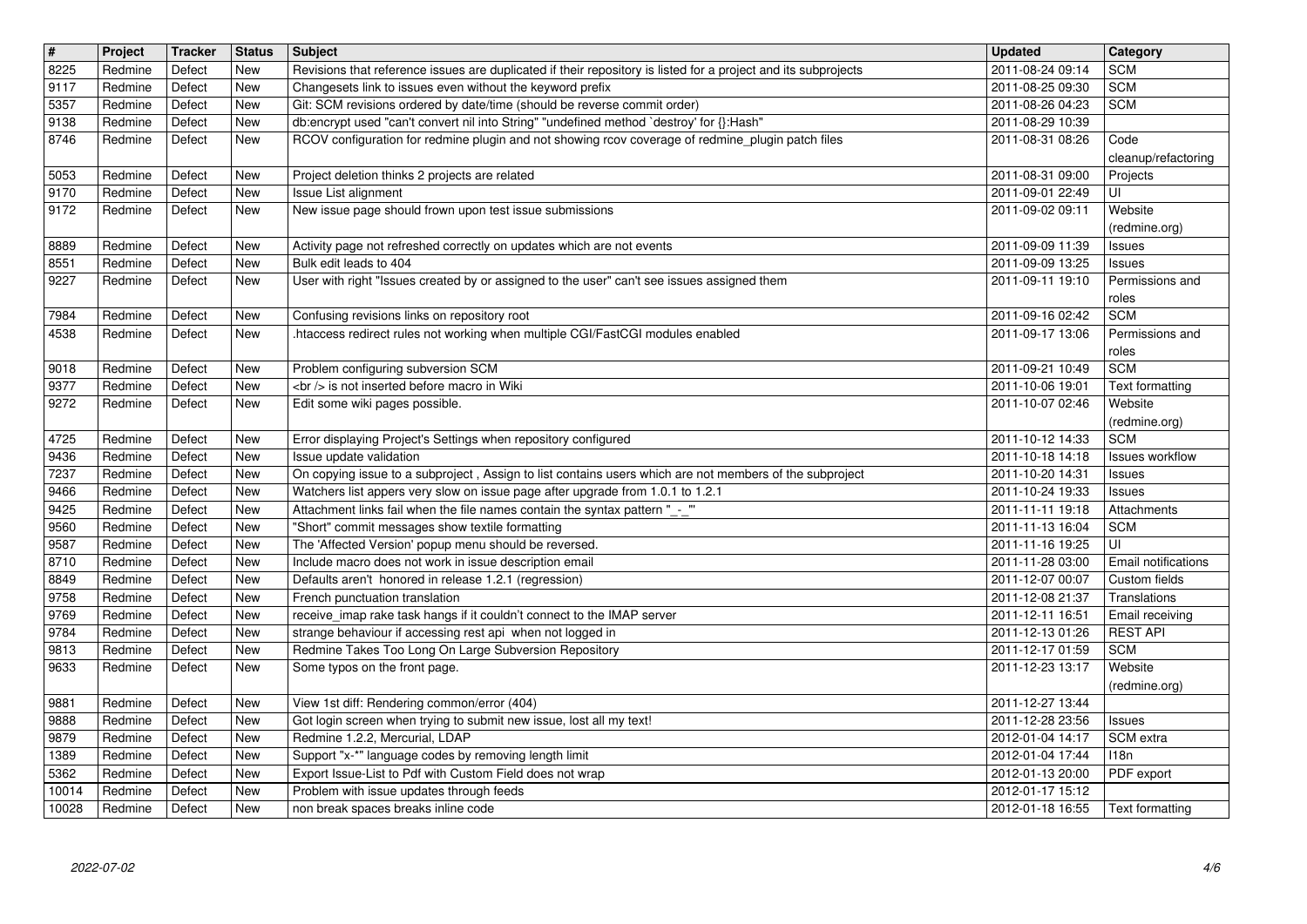| $\overline{\mathbf{H}}$<br>10012 | Project<br>Redmine | <b>Tracker</b><br>Defect | <b>Status</b><br>New | Subject<br>Press EDIT in repository in last SVN version doesn't show any page                                                                                | <b>Updated</b><br>2012-01-21 10:57   | <b>Category</b>                           |
|----------------------------------|--------------------|--------------------------|----------------------|--------------------------------------------------------------------------------------------------------------------------------------------------------------|--------------------------------------|-------------------------------------------|
| 10041                            | Redmine            | Defect                   | <b>New</b>           | bazaar: Allow anonymous checkouts                                                                                                                            | 2012-01-22 20:58                     | SCM extra                                 |
| 10076<br>9811                    | Redmine<br>Redmine | Defect<br>Defect         | New<br>New           | Query browser bookmarks fail if not logged in.<br>SaveFileDialog popsup on various links                                                                     | 2012-01-27 14:05<br>2012-01-30 12:18 |                                           |
| 10124<br>8167                    | Redmine<br>Redmine | Defect<br>Defect         | New<br>New           | Unable to select Status after changing an Issues Tracker<br>Custom field of 'list' type always fail validation                                               | 2012-02-01 11:17<br>2012-02-03 13:07 | Issues workflow<br>Custom fields          |
| 10202                            | Redmine            | Defect                   | New                  | Access to svn may not be granted by redmine.pm if user is authenticated by an external LDAP server                                                           | 2012-02-14 14:21                     | LDAP                                      |
| 6667<br>3910                     | Redmine<br>Redmine | Defect<br>Defect         | New<br>New           | REST API call with POST/PUT<br>Trac to Redmine wiki migration problems                                                                                       | 2012-02-21 07:15<br>2012-02-21 22:16 | <b>REST API</b><br>Importers              |
| 10292                            | Redmine            | Defect                   | New                  | replying to messages in forum is always considered spam                                                                                                      | 2012-02-22 20:41                     | Website<br>(redmine.org)                  |
| 8603<br>10303                    | Redmine<br>Redmine | Defect<br>Defect         | New<br>New           | Query 'without subprojects' cannot be created<br>Demo and test sites do not support basic authentication with REST API                                       | 2012-02-22 21:03<br>2012-02-23 12:51 | <b>Issues</b><br>Website<br>(redmine.org) |
| 10310<br>5994                    | Redmine<br>Redmine | Defect<br>Defect         | New<br>New           | Member search should distinguish people in case of duplicate names<br>Creating new issue via email submission strips attached emails                         | 2012-02-23 23:31<br>2012-02-29 16:02 | UI<br>Email receiving                     |
| 8812<br>10405                    | Redmine<br>Redmine | Defect<br>Defect         | New<br>New           | Ticket list: Editing saved filter - Condition hidden<br>TimeZone information lost when import from scm (utc timezone for server)                             | 2012-03-06 11:12<br>2012-03-08 13:17 | UI<br><b>SCM</b>                          |
| 10156                            | Redmine            | Defect                   | New                  | Logout on Safari takes you to home screen (1.3.0)                                                                                                            | 2012-03-16 11:36                     | Accounts /<br>authentication              |
| 10495                            | Redmine            | Defect                   | <b>New</b>           | Wrong links in plugin "Simple CI"                                                                                                                            | 2012-03-20 11:16                     | Core Plugins                              |
| 10520<br>10528                   | Redmine<br>Redmine | Defect<br>Defect         | New<br>New           | issue on two subprojects<br>Error with rake redmine:email:receive_imap and cram-md5                                                                          | 2012-03-22 13:58<br>2012-03-23 20:05 | <b>Issues</b><br>Email receiving          |
| 10483<br>10577                   | Redmine<br>Redmine | Defect<br>Defect         | <b>New</b><br>New    | After creating a new relation on a issue the relation is not displayed, in some cases<br>Cannot get redmine to store datetimes as UTC into database          | 2012-03-26 09:43<br>2012-04-01 07:40 | UI<br>Database                            |
| 10578                            | Redmine            | Defect                   | New                  | Test case test_index_grouped_by_date (documents_controller_test.rb) fails depending upon local timezone.                                                     | 2012-04-01 07:49                     |                                           |
| 10589<br>10700                   | Redmine<br>Redmine | Defect<br>Defect         | New<br>New           | Auto change my account by another one<br>Usability - Change Password                                                                                         | 2012-04-09 12:00<br>2012-04-23 22:07 | l UI                                      |
| 10641                            | Redmine            | Defect                   | New                  | Problem with fetching many emails (Stack level too deep)                                                                                                     | 2012-04-24 16:29                     | Email receiving                           |
| 10754<br>10801                   | Redmine<br>Redmine | Defect<br>Defect         | New<br>New           | Name of custom fields overlaps in pdf export with its value<br>Issues list occasionally doesn't list all columns                                             | 2012-04-28 14:30<br>2012-04-30 15:14 | PDF export<br><b>Issues</b>               |
| 9266<br>4648                     | Redmine<br>Redmine | Defect<br>Defect         | New<br>New           | comments field in wiki_content table does not be updated and displayed correctly<br>Using repository comments to change issue status conflicts with workflow | 2012-05-03 08:02<br>2012-05-03 08:02 | Wiki<br><b>SCM</b>                        |
| 2669                             | Redmine            | Defect                   | New                  | Square brackets in SVN comments (and probably elsewhere)                                                                                                     | 2012-05-03 08:08                     | l UI                                      |
| 10822<br>9887                    | Redmine<br>Redmine | Defect<br>Defect         | New<br><b>New</b>    | migrate_from_trac fails to convert some wiki links properly<br>Custom fields are not defaulted when issue is moved to a different project                    | 2012-05-03 10:25<br>2012-05-04 22:31 | Importers<br>Custom fields                |
| 8359                             | Redmine            | Defect                   | New                  | User can ignore issue workflow if moving issue                                                                                                               | 2012-05-05 19:29                     | Issues workflow                           |
| 5070<br>10910                    | Redmine<br>Redmine | Defect<br>Defect         | <b>New</b><br>New    | Redmine.pm does not allow Administrators to access svn repositories<br>Mail not sent when issue status updated after a repository commit                     | 2012-05-09 14:21<br>2012-05-15 10:47 | SCM extra<br><b>Email notifications</b>   |
| 10921                            | Redmine            | Defect                   | New                  | Textbox not proper and Redmine icon not displaying for Title                                                                                                 | 2012-05-22 11:42                     | luı                                       |
| 3722<br>10990                    | Redmine<br>Redmine | Defect<br>Defect         | New<br>New           | Nested projects can get in disorder<br>Progress computation issue for versions with subtasks                                                                 | 2012-05-23 06:09<br>2012-05-25 19:09 | Projects<br><b>Issues</b>                 |
| 10992                            | Redmine            | Defect                   | New                  | Issue details page loads slowly with lots of watchers                                                                                                        | 2012-05-28 09:10                     | Issues                                    |
|                                  |                    |                          |                      |                                                                                                                                                              |                                      |                                           |
|                                  |                    |                          |                      |                                                                                                                                                              |                                      |                                           |
|                                  |                    |                          |                      |                                                                                                                                                              |                                      |                                           |
|                                  |                    |                          |                      |                                                                                                                                                              |                                      |                                           |
|                                  |                    |                          |                      |                                                                                                                                                              |                                      |                                           |
|                                  |                    |                          |                      |                                                                                                                                                              |                                      |                                           |
|                                  |                    |                          |                      |                                                                                                                                                              |                                      |                                           |
|                                  |                    |                          |                      |                                                                                                                                                              |                                      |                                           |
|                                  |                    |                          |                      |                                                                                                                                                              |                                      |                                           |
|                                  |                    |                          |                      |                                                                                                                                                              |                                      |                                           |
|                                  |                    |                          |                      |                                                                                                                                                              |                                      |                                           |
|                                  |                    |                          |                      |                                                                                                                                                              |                                      |                                           |
|                                  |                    |                          |                      |                                                                                                                                                              |                                      |                                           |
|                                  |                    |                          |                      |                                                                                                                                                              |                                      |                                           |
|                                  |                    |                          |                      |                                                                                                                                                              |                                      |                                           |
|                                  |                    |                          |                      |                                                                                                                                                              |                                      |                                           |
|                                  |                    |                          |                      |                                                                                                                                                              |                                      |                                           |
|                                  |                    |                          |                      |                                                                                                                                                              |                                      |                                           |
|                                  |                    |                          |                      |                                                                                                                                                              |                                      |                                           |
|                                  |                    |                          |                      |                                                                                                                                                              |                                      |                                           |
|                                  |                    |                          |                      |                                                                                                                                                              |                                      |                                           |
|                                  |                    |                          |                      |                                                                                                                                                              |                                      |                                           |